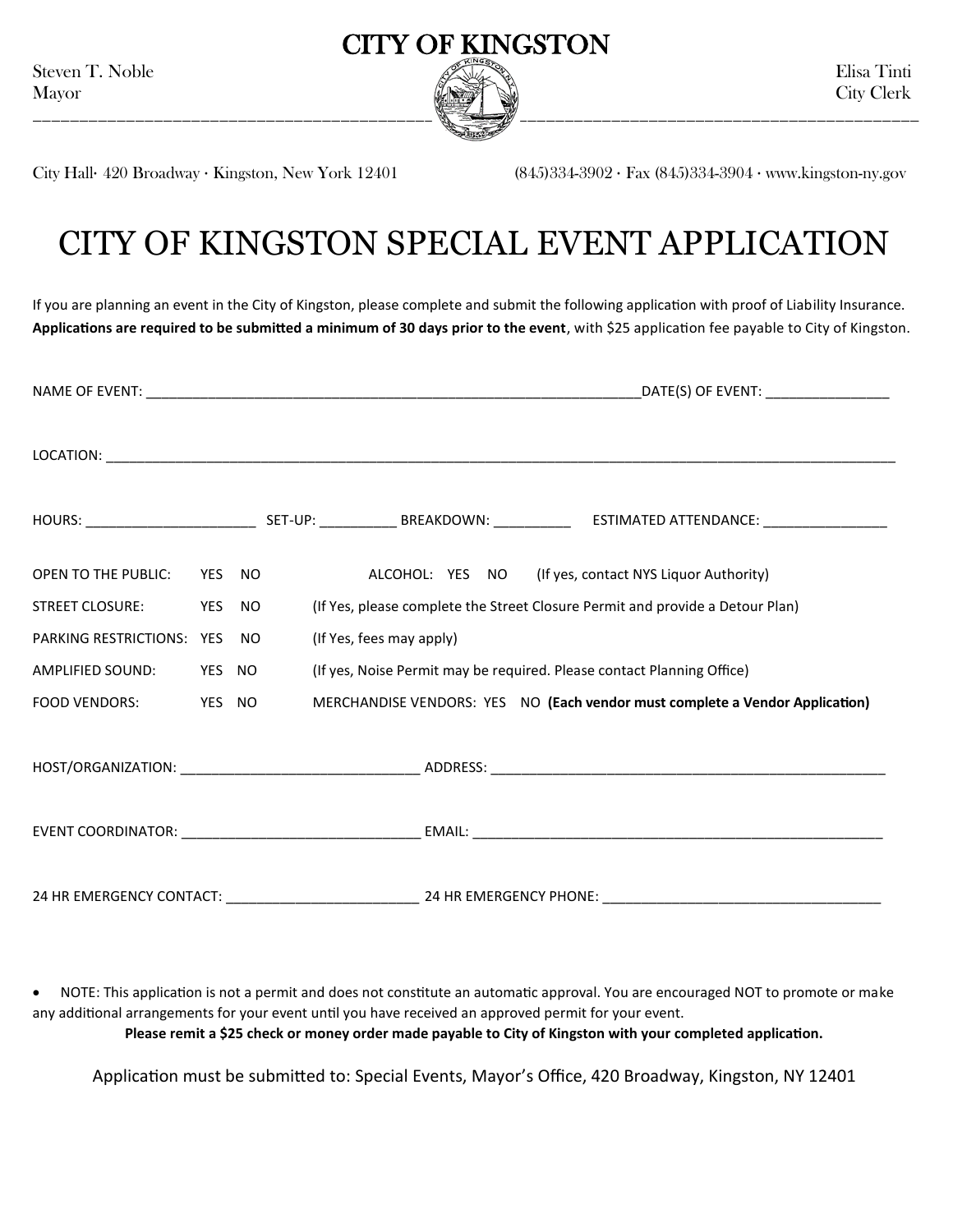Steven T. Noble Mayor



Elisa Tinti **City Clerk** 

## **Special Requests**

If your event requires additional resources or assistance, please submit those requests below:

NOTE: Requests do not constitute an automatic approval.  $\bullet$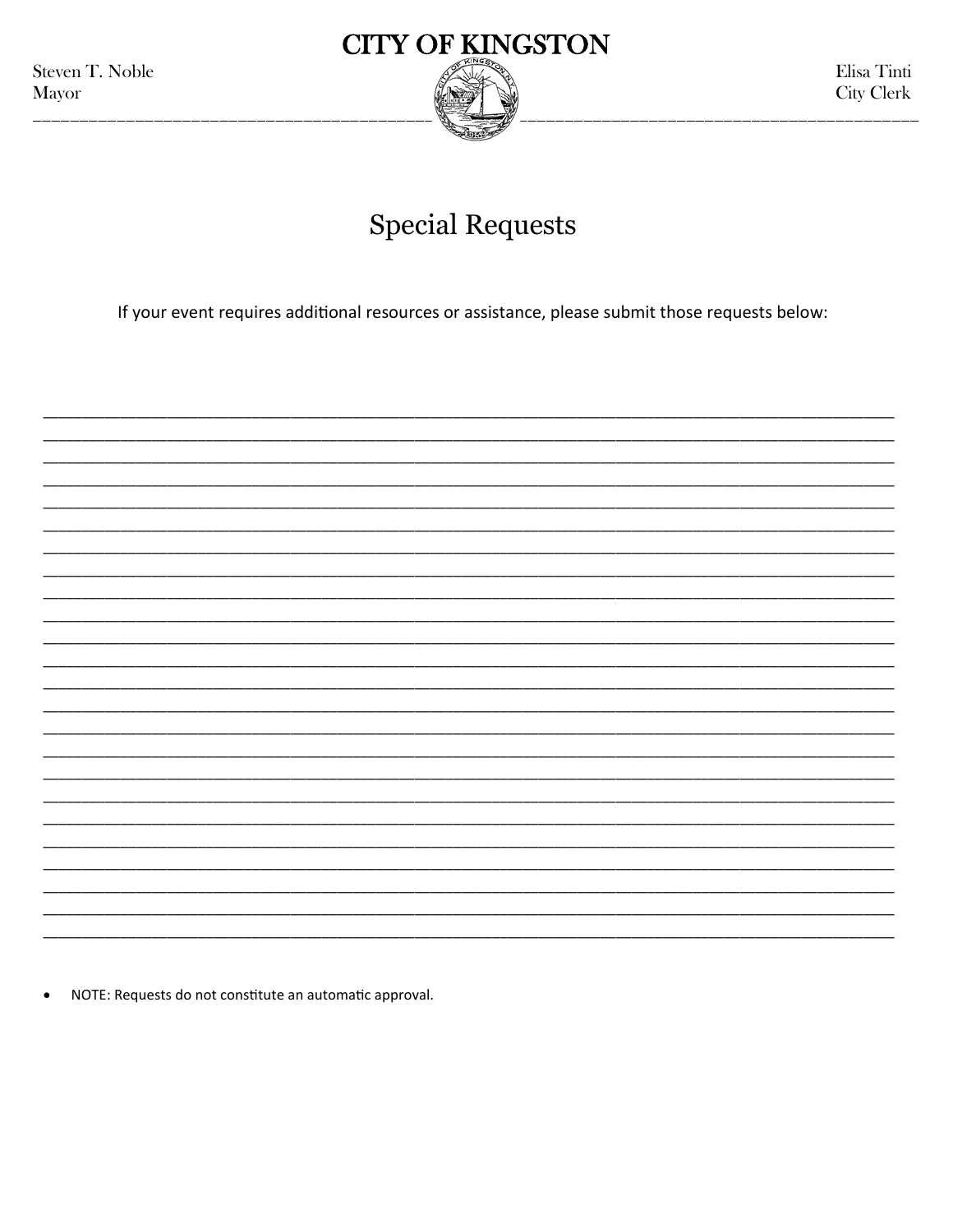

### **Special Event Application Instructions**

- **Application—**No person, firm or organization, shall close a street or hold an event on any street, roadway, thoroughfare or sidewalk in the City of Kingston without obtaining a permit from the City of Kingston. Applicant must submit at least thirty days prior to commencement of event a fully completed Special Event Application to the City Clerk.
- **Insurance Requirements**—Applications for public events must be accompanied by proof of liability insurance in the amount of \$1,000,000 (one million) listing the City of Kingston as an additional insured and a good or a sufficient bond of indemnity with surety in the sum of \$15,000 (fifteen thousand), indemnifying the city against any and all claims, demands, actions or causes of action in any way connected with or growing out of the closure of streets in conjunction with the event.
- **Approval**—The Superintendent of Public Works or his designee reserves the right to deny the closure of any street. The Chief of Police or his designee reserves the right to deny any parade or event affecting the safety of City residents. **If the City determines that Police Officers will be required for the safety of your event, personnel fees may apply.**
- **Detours**—Street Closure applications must include a detailed Detour Plan. The cost of a detour plan is determined by the size of the detour, as follows: 1-5 Roads/Intersections \$50; 6-10 Roads/Intersections \$100; 11 or more Roads/Intersections \$150. Barricades, signs, lights and other approved safety devices shall be displayed at street closures in accordance with the NYS or Federal Manual of Uniform Traffic Control Devices and approved detours shall be established. **Applicants will be responsible for the placement of barricades at least one hour prior to commencement of event and removal of barricades immediately after event concludes.** The Mayor, Superintendent of Public Works, Chief of Police or other safety officials may recommend the closing of additional streets, avenues or highways for any portion of the event. **It will be the responsibility of the applicant to follow all guidelines for traffic control on these additional street and to notify the public of street closures and distribution of flyers or letters to residents/businesses affected by the closure.**
- **Parking**—If suspension of parking regulations will be required for said event, an Executive Order may be issued by the Mayor's Office. Parking fees may apply, as follows: On-street metered areas \$50/space; Off-street metered areas \$25/space; On-street non-metered areas \$100/event; Off-street non-metered areas \$100/ event.
- **Vendors**—**If food and/or merchandise vendors will be participating, a vendor application (attached), insurance certificate and \$40 fee must be submitted for each, individual vendor** (unless a vendor possesses a current, Annual City of Kingston Vending License) Applicant is responsible for filing/verification of all licensing requirements, including but not limited to County Health Department permits, NYS Liquor Licensing, etc.
- **Refuse**—Applicant is required to provide both refuse and recycling receptacles for events where trash is generated. The City will supply these upon request at a cost of \$20 per tote.
- **Other Equipment**—The City of Kingston does not provide portable bathroom facilities, tents, chairs, tables, stages or amplified sound equipment.

confirm that I have read and agree to the terms and conditions stated above.

\_\_\_\_\_\_\_\_\_\_\_\_\_\_\_\_\_\_\_\_\_\_\_\_\_\_\_\_\_\_\_\_\_\_\_\_\_\_\_\_\_\_\_\_\_\_\_\_\_

Applicant Name

Signature Date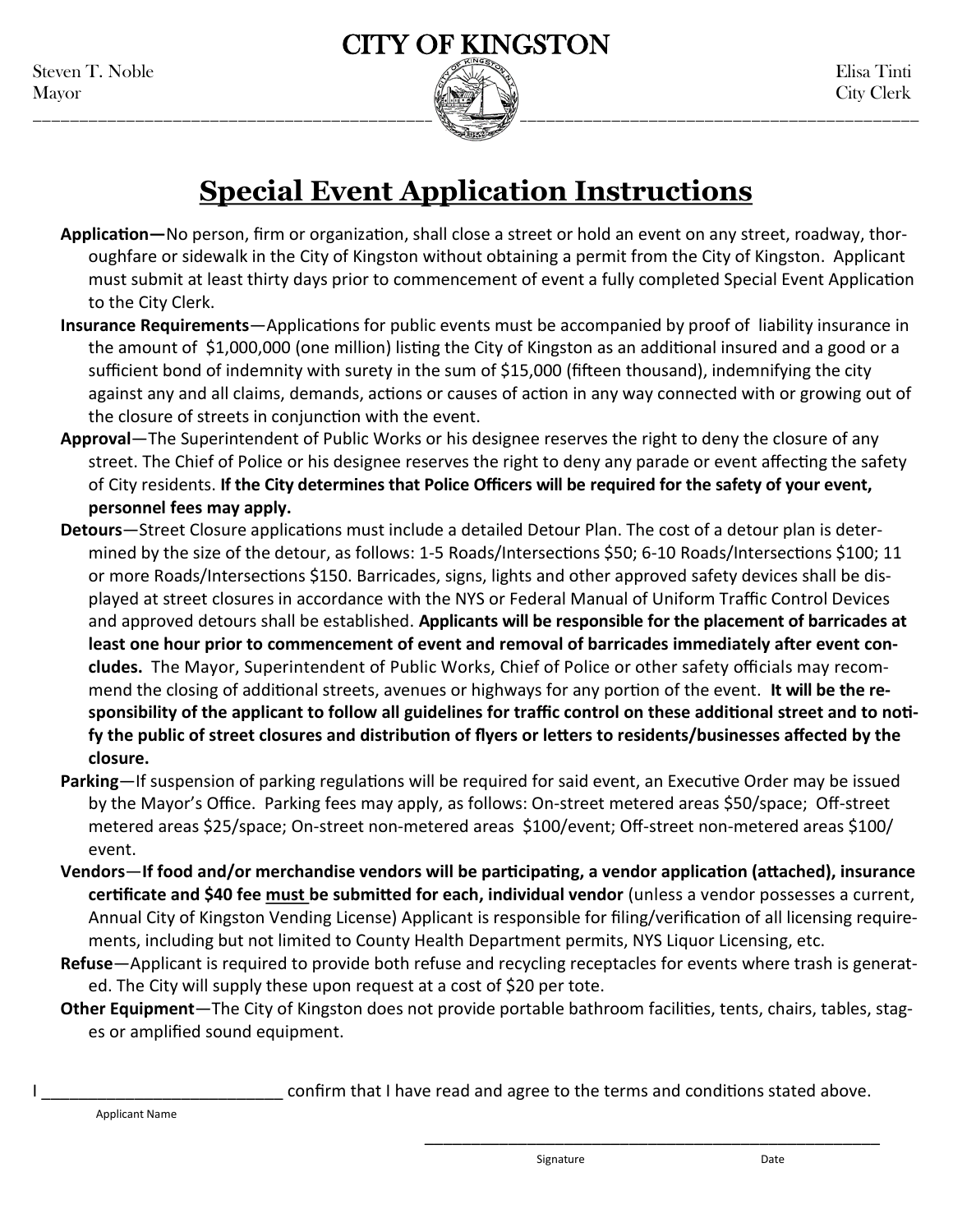

## **City of Kingston Event Vendor Application**

|     | If food and/or merchandise vendors will be participating, a vendor application and \$40 fee must be submitted for each vendor                                                                                                                                                                                                                                                                                                                                                                                                                                                                             |  |  |
|-----|-----------------------------------------------------------------------------------------------------------------------------------------------------------------------------------------------------------------------------------------------------------------------------------------------------------------------------------------------------------------------------------------------------------------------------------------------------------------------------------------------------------------------------------------------------------------------------------------------------------|--|--|
|     |                                                                                                                                                                                                                                                                                                                                                                                                                                                                                                                                                                                                           |  |  |
|     |                                                                                                                                                                                                                                                                                                                                                                                                                                                                                                                                                                                                           |  |  |
|     |                                                                                                                                                                                                                                                                                                                                                                                                                                                                                                                                                                                                           |  |  |
| 1.  | Has applicant ever been convicted of a felony, misdemeanor or violation of any municipal ordinance (except illegal parking)?<br>If yes:, please explain                                                                                                                                                                                                                                                                                                                                                                                                                                                   |  |  |
| 2.  | If applicant is employed list name and address of employer. Also list credentials establishing relationship                                                                                                                                                                                                                                                                                                                                                                                                                                                                                               |  |  |
| 3.  |                                                                                                                                                                                                                                                                                                                                                                                                                                                                                                                                                                                                           |  |  |
| 4.  | If applicant proposes to operate a vehicle in connection with vending please describe applicable below :                                                                                                                                                                                                                                                                                                                                                                                                                                                                                                  |  |  |
|     |                                                                                                                                                                                                                                                                                                                                                                                                                                                                                                                                                                                                           |  |  |
|     |                                                                                                                                                                                                                                                                                                                                                                                                                                                                                                                                                                                                           |  |  |
|     | <u> 1989 - Johann Harry Harry Harry Harry Harry Harry Harry Harry Harry Harry Harry Harry Harry Harry Harry Harry</u><br>Other                                                                                                                                                                                                                                                                                                                                                                                                                                                                            |  |  |
| 5.  | Description of goods, wares and merchandise desired to sell or the type of service applicant desires to perform and method of                                                                                                                                                                                                                                                                                                                                                                                                                                                                             |  |  |
| 6.  | If the applicant is a corporation or association, the name address and title of the officer upon whom process or other legal                                                                                                                                                                                                                                                                                                                                                                                                                                                                              |  |  |
|     |                                                                                                                                                                                                                                                                                                                                                                                                                                                                                                                                                                                                           |  |  |
| 7.  |                                                                                                                                                                                                                                                                                                                                                                                                                                                                                                                                                                                                           |  |  |
| 8.  | It is the responsibility of the vendor to secure approval from the Ulster County Health Department to serve or sell food                                                                                                                                                                                                                                                                                                                                                                                                                                                                                  |  |  |
| 9.  | No Alcohol may be served or sold without proper licensing through the New York State Liquor Authority                                                                                                                                                                                                                                                                                                                                                                                                                                                                                                     |  |  |
| 10. | A certificate of liability insurance in the amount of \$1,000,000 (one million) listing the City of Kingston as an                                                                                                                                                                                                                                                                                                                                                                                                                                                                                        |  |  |
|     | additional insured must accompany this application.                                                                                                                                                                                                                                                                                                                                                                                                                                                                                                                                                       |  |  |
|     | HOLD HARMLESS AGREEMENT (PURSUANT TO SECTION 61-5(F) OF THE CITY OF KINGSTON CODE                                                                                                                                                                                                                                                                                                                                                                                                                                                                                                                         |  |  |
|     | "Vendor", and the City of Kingston, hereinafter referred to as the "City" that the "Vendor" or heirs, executors, administrators, successors<br>and assigns agrees to hold harmless and indemnify the "City" from all actions cause of actions, suits, debts, dues, sums of money, ac-<br>counts, reckonings, bonds, bills, specialties, covenants, contracts, controversies, agreements, promises, variances, trespasses, damages,<br>judgements, extent, executions, claims, and demands whatsoever in law, admiralty or equity arising out of the "Vendor's" business with-<br>in the City of Kingston. |  |  |
|     |                                                                                                                                                                                                                                                                                                                                                                                                                                                                                                                                                                                                           |  |  |
|     |                                                                                                                                                                                                                                                                                                                                                                                                                                                                                                                                                                                                           |  |  |
|     |                                                                                                                                                                                                                                                                                                                                                                                                                                                                                                                                                                                                           |  |  |
|     | The issuance of a "Vendor Permit" does not guarantee you a particular space. The City of Kingston and other groups, sponsor events in<br>various locations throughout the City. It may be necessary for you to move your vending operation during these events if said operation<br>interferes with the event.                                                                                                                                                                                                                                                                                            |  |  |
|     |                                                                                                                                                                                                                                                                                                                                                                                                                                                                                                                                                                                                           |  |  |
|     |                                                                                                                                                                                                                                                                                                                                                                                                                                                                                                                                                                                                           |  |  |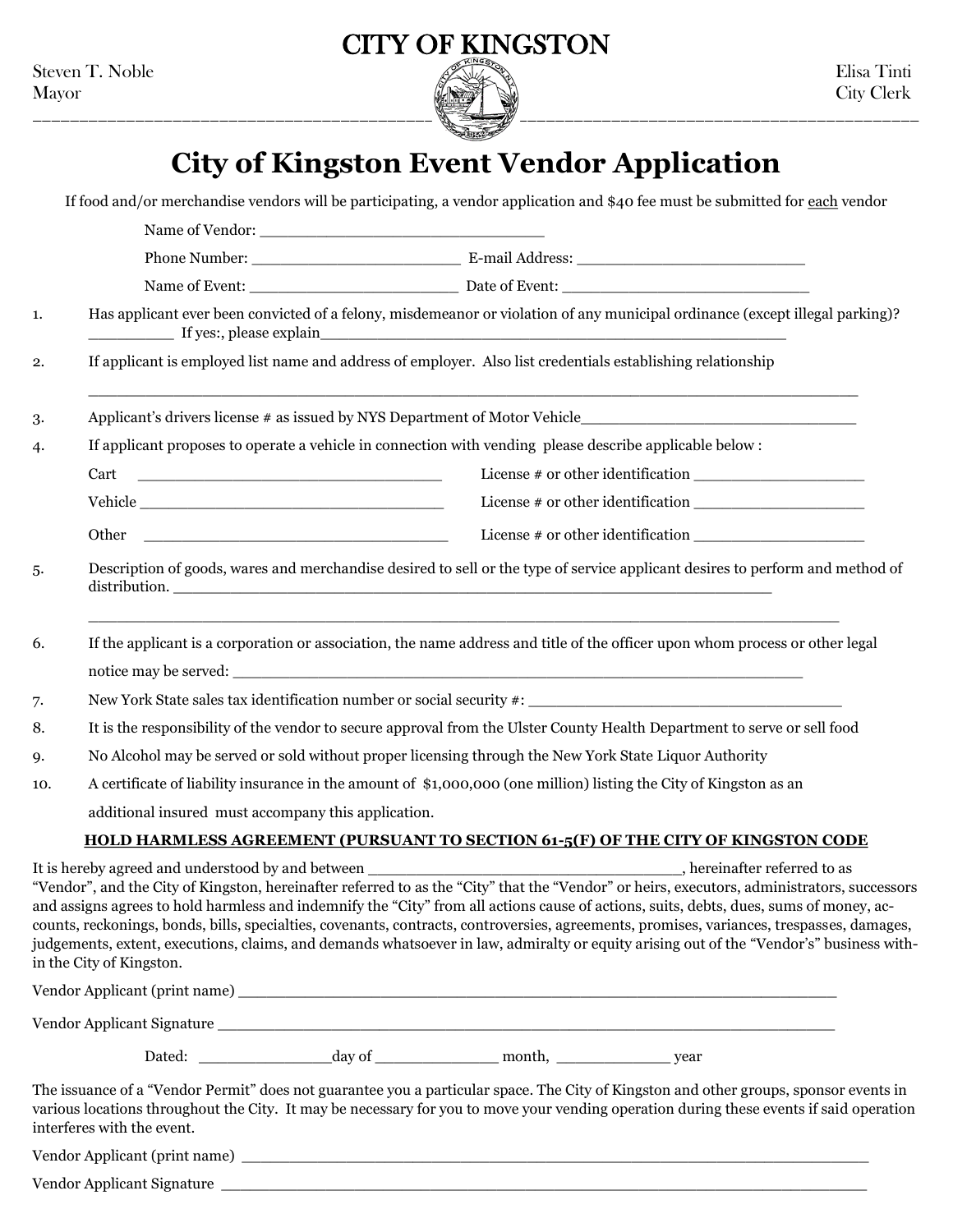

### **City of Kingston Parade Permit Application**

| Start Time: ________________                                 |  |  |
|--------------------------------------------------------------|--|--|
|                                                              |  |  |
| Marchers or the parade shall proceed in columns of _________ |  |  |
|                                                              |  |  |

### **Please submit the following information with signed application:**

\_\_\_\_\_\_\_\_\_\_\_\_\_\_\_\_\_\_\_\_\_\_\_\_\_\_\_\_\_\_\_\_\_\_\_\_\_\_\_\_\_\_\_\_\_\_\_\_\_\_\_\_\_\_\_\_\_\_\_\_\_\_\_\_\_\_\_\_\_\_\_

- •Written list of parade/run route
- •Written plan for security at all intersections along route
- •A detour plan around parade route, including placement of barricades and signage

#### **Please Note The Following Requirements:**

Payment due two weeks prior to event for police services. (Amount to be determined by City of Kingston) Parade shall not interfere with the orderly movement of traffic or pedestrians Shall proceed on the extreme right of roadway to permit free flow of traffic moving in the opposite direction Shall do nothing to incite riot, disorderly conduct or trouble of an kind Shall conduct themselves as orderly citizens of the United States of America Red lights or sirens shall not be permitted **\*A violation of any part of the preceding provisions shall make this permit null and void and** 

**shall also affect the decision of the Kingston Police Department on the application of future requests for a permit**

Applicant Name:

| Applicar<br>™ature.<br>שור<br>. . |  |
|-----------------------------------|--|
|-----------------------------------|--|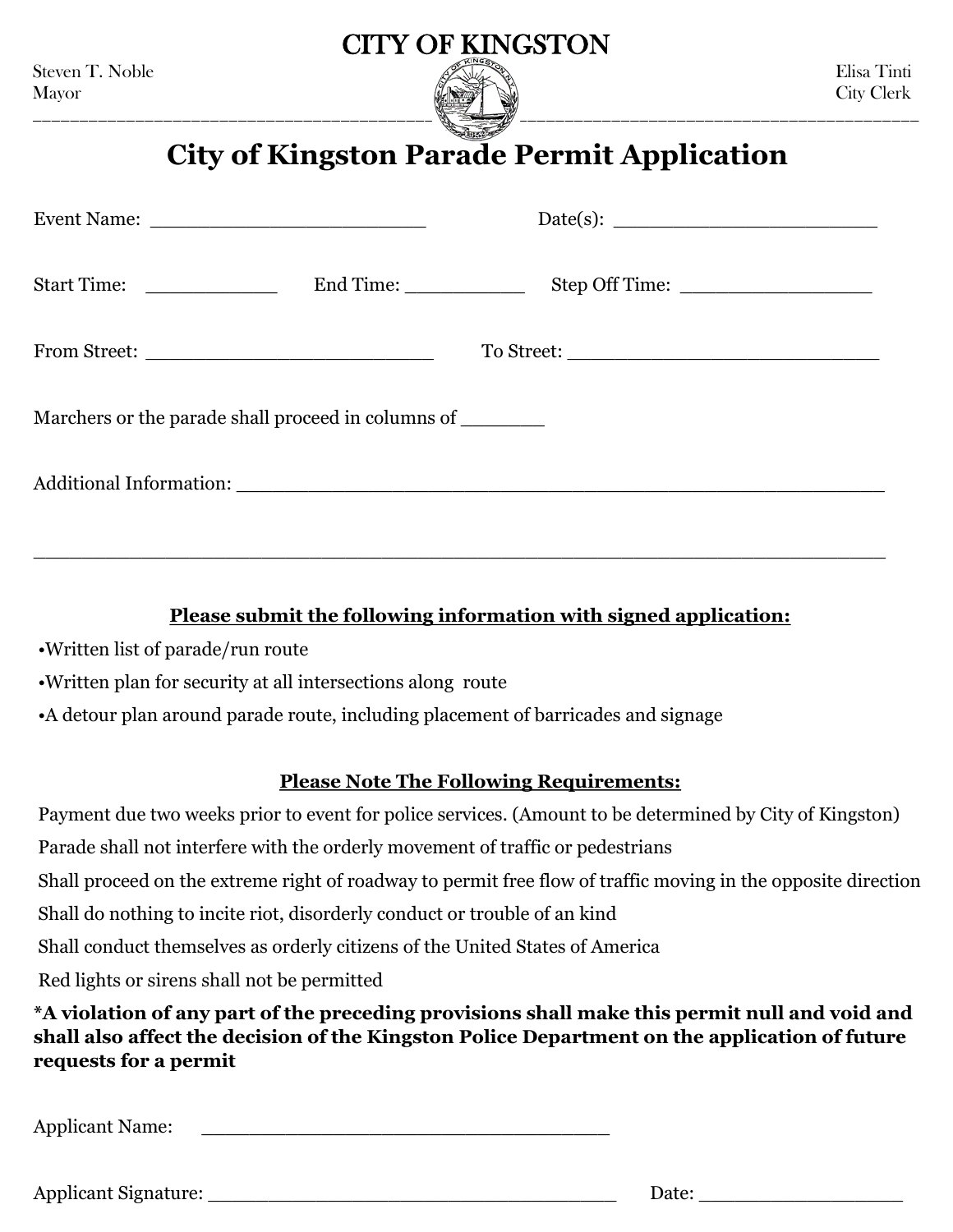

### **City of Kingston Street Closure Application**

No person, firm or organization, shall close a street or hold an event on any street, roadway, thoroughfare or sidewalk in the City of Kingston without obtaining a permit from the City of Kingston.

The Superintendent of Public Works or his designee reserves the right to deny the closure of any street.

**A Detour Plan, indicating placement of barricades and detour signage is required.** The cost of the detour plan is as follows: 1-5 Roads/Intersections \$50; 6-10 Roads/Intersections \$100; 11 or more Roads/Intersections \$150. You may contact the Department of Public Works for assistance at 845-331-0682.

**Applicants are responsible for the placement of barricades and signage at all street closure sites.** All barricades and signage must be in place at least one hour prior to commencement of event and removed immediately after event concludes.

**Block Parties must submit signatures from 75% of neighbors affected by the street closure.**

**Rental of refuse/recycling totes is \$20 per tote**.

Applicant Name:

Applicant Signature: \_\_\_\_\_\_\_\_\_\_\_\_\_\_\_\_\_\_\_\_\_\_\_\_\_\_\_\_\_\_\_\_\_\_\_ Date: \_\_\_\_\_\_\_\_\_\_\_\_\_\_\_\_\_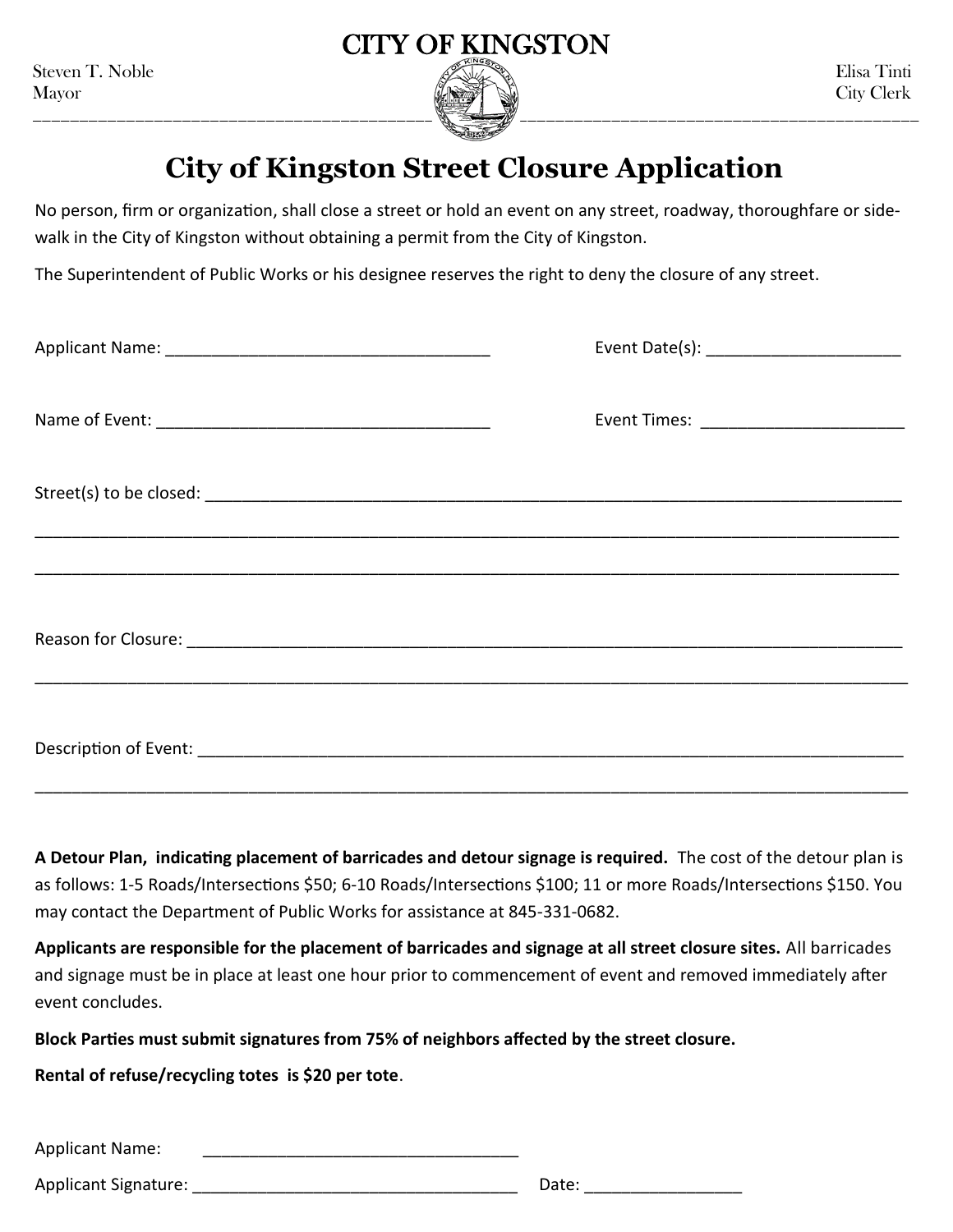

### **City of Kingston Parking Requests**

No person, firm or organization, shall reserve parking spaces on any street, roadway, or municipal lot in the City of Kingston without obtaining a permit from the City of Kingston.

\_\_\_\_\_\_\_\_\_\_\_\_\_\_\_\_\_\_\_\_\_\_\_\_\_\_\_\_\_\_\_\_\_\_\_\_\_\_\_\_\_\_\_\_\_\_\_\_\_\_\_\_\_\_\_\_\_\_\_\_\_\_\_\_\_\_\_\_\_\_\_\_\_\_\_\_\_\_\_\_\_\_\_\_\_\_\_\_\_\_\_\_\_

\_\_\_\_\_\_\_\_\_\_\_\_\_\_\_\_\_\_\_\_\_\_\_\_\_\_\_\_\_\_\_\_\_\_\_\_\_\_\_\_\_\_\_\_\_\_\_\_\_\_\_\_\_\_\_\_\_\_\_\_\_\_\_\_\_\_\_\_\_\_\_\_\_\_\_\_\_\_\_\_\_\_\_\_\_\_\_\_\_\_\_\_\_

\_\_\_\_\_\_\_\_\_\_\_\_\_\_\_\_\_\_\_\_\_\_\_\_\_\_\_\_\_\_\_\_\_\_\_\_\_\_\_\_\_\_\_\_\_\_\_\_\_\_\_\_\_\_\_\_\_\_\_\_\_\_\_\_\_\_\_\_\_\_\_\_\_\_\_\_\_\_\_\_\_\_\_\_\_\_\_\_\_\_\_\_\_

**Please be advised that fees may apply for reserving parking.**

**The Superintendent of Public Works or his designee reserves the right to deny the reserving of parking.**

Applicant Name: \_\_\_\_\_\_\_\_\_\_\_\_\_\_\_\_\_\_\_\_\_\_\_\_\_\_\_\_\_\_\_\_\_\_\_ Event Date(s): \_\_\_\_\_\_\_\_\_\_\_\_\_\_\_\_\_\_\_\_\_

Name of Event: \_\_\_\_\_\_\_\_\_\_\_\_\_\_\_\_\_\_\_\_\_\_\_\_\_\_\_\_\_\_\_\_\_\_\_\_ Event Times: \_\_\_\_\_\_\_\_\_\_\_\_\_\_\_\_\_\_\_\_\_\_

| Total number of parking spaces/meters: |  |
|----------------------------------------|--|
|----------------------------------------|--|

(Note: some meters are "doubled meters" and hold two spaces)

Locations to be reserved (use meter numbers if possible):

If available, attach images and/or maps, highlighting the designated areas.

Applicant Name: \_\_\_\_\_\_\_\_\_\_\_\_\_\_\_\_\_\_\_\_\_\_\_\_\_\_\_\_\_\_\_\_\_\_

Applicant Signature: \_\_\_\_\_\_\_\_\_\_\_\_\_\_\_\_\_\_\_\_\_\_\_\_\_\_\_\_\_\_\_\_\_\_\_ Date: \_\_\_\_\_\_\_\_\_\_\_\_\_\_\_\_\_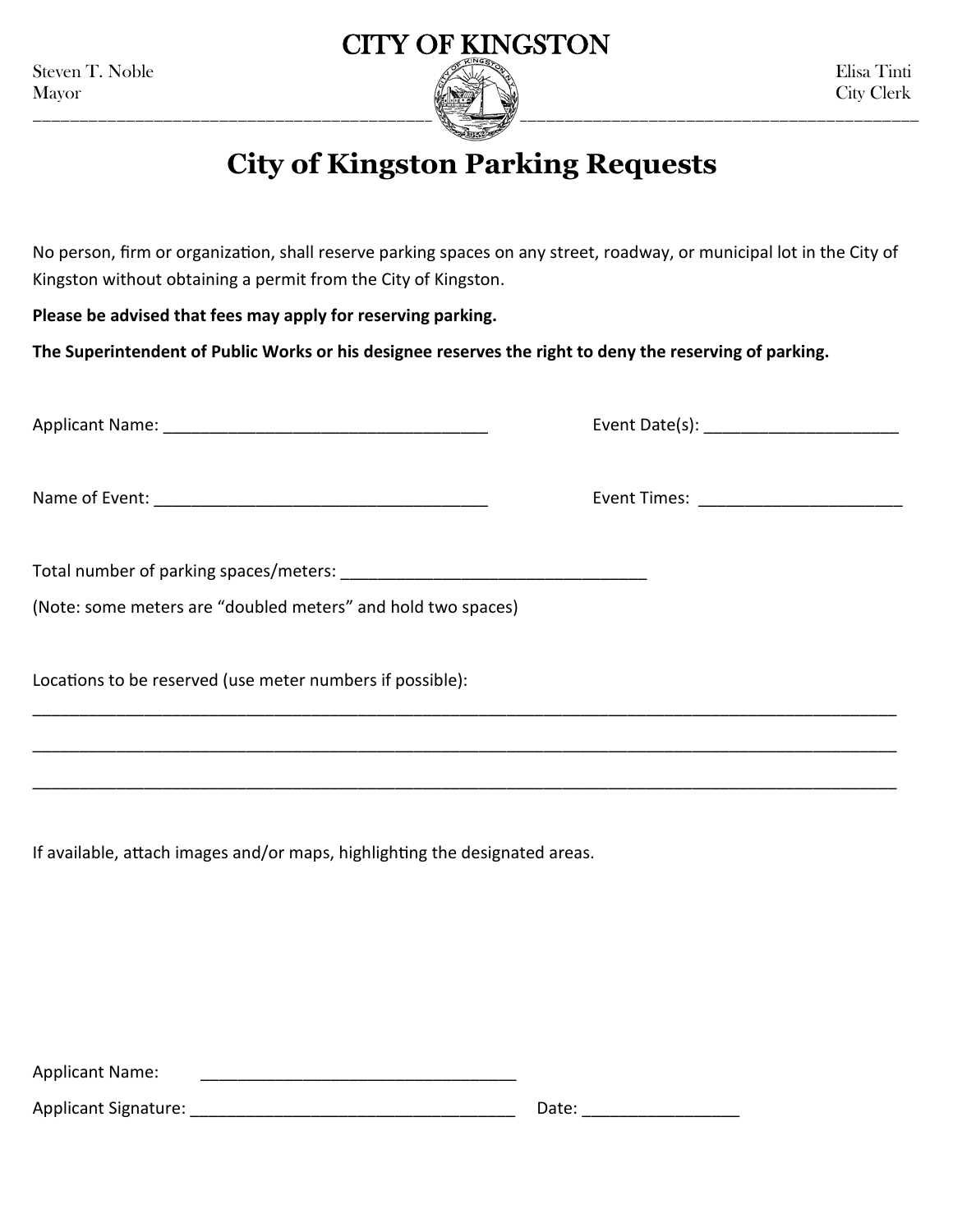Steven T. Noble Mayor



### **BLOCK PARTY PETITION**

It is required that every resident/business whose property fronts the block effected street be notified by the applicant of the intended street closure and that 75% agree and sign the petition below before permission will be granted for the street closure.

| We have requested (street) |           | to be closed from (street) |            |         |
|----------------------------|-----------|----------------------------|------------|---------|
| to (street)                | on (date) | , to take place from       | (am/pm) to | (am/pm) |

For the purpose of a block party.

Your signature below confirms that you have been notified of the above requested street closure and have no objection.

| <b>Printed Name</b> | <b>Address</b>           | Signature |
|---------------------|--------------------------|-----------|
|                     |                          |           |
|                     |                          |           |
|                     |                          |           |
|                     |                          |           |
|                     |                          |           |
|                     |                          |           |
|                     |                          |           |
|                     |                          |           |
|                     |                          |           |
|                     |                          |           |
|                     |                          |           |
|                     |                          |           |
|                     |                          |           |
| — ———               | $\overline{\phantom{a}}$ |           |
|                     | $\overline{\phantom{a}}$ |           |
|                     |                          |           |